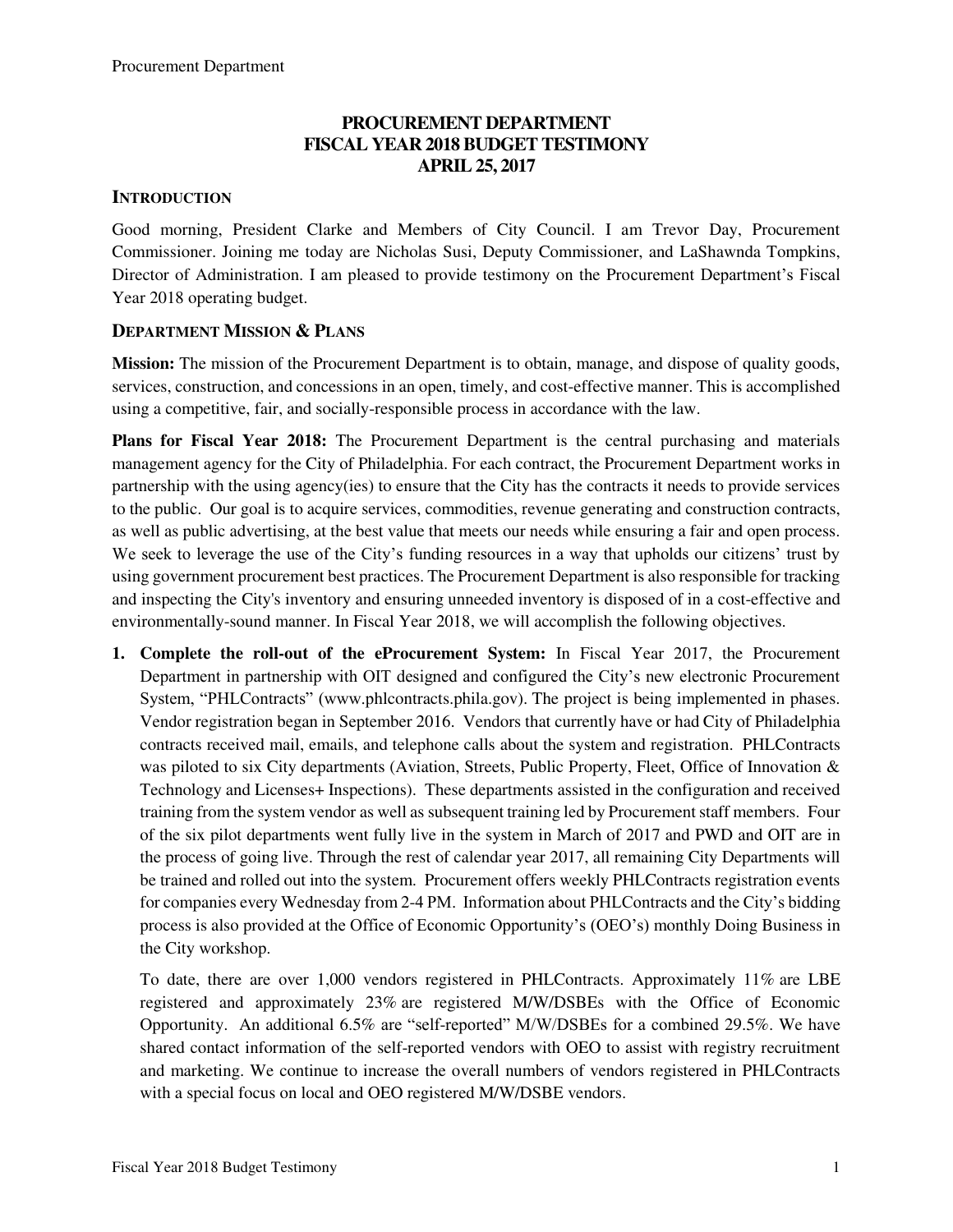#### Procurement Department

**2. Expand our efforts to market City contract opportunities, with an emphasis on local and minority-, woman- and disabled-owned businesses:** Throughout FY17, the Procurement staff attended approximately twenty (20) third party vendor focused events that reached approximately 1,000 companies (majority, small, M/W/DSBE, local, etc). Events attended were sponsored by the African American Chamber of Commerce, the Greater Philadelphia Hispanic Chamber of Commerce, and the Enterprise Center, along with other regional vendor expos. Procurement has also reached out to the Eastern Minority Supplier Development Council (EMSDC) and the Women's Business Enterprise National Council (WBENC) regarding marketing City contract opportunities. Procurement also participated in several 2016 Minority Enterprise Development (MED) Week events as well as hosted its own event which introduced PHLContacts.

Procurement has partnered with OEO to communicate and reach much of the minority-, woman-, and disabled-owned business enterprise (collectively "M/W/DSBE") community. Monthly, a representative from the Procurement Department also speaks at the Doing Business in the City workshop. During these workshops, Procurement includes information on current opportunities, PHLContracts Registration, rules for doing business with the city, and more. OEO and the Procurement Department meet on a bi-weekly basis to stay abreast of what is new in each department and how we can continue to assist one another. Recently, OEO released a monthly e-blast newsletter that included PHLContracts registration event details. OEO also shares with Procurement its newly OEO-registered firms that Procurement follows up with to ensure they have completed registration in PHLContracts.

As our experience in marketing city contract opportunities grows, Procurement plans to create a communications and marketing plan. With an annual plan, Procurement can continue these efforts in Fiscal Year 2018 and future fiscal years.

- **3. Implement Best Value:** In partnership with the Chief Administrative Office, Procurement, the Law Department and the Integrity Office have been working on regulations, provided Best Value is passed by the voters in May 2017. Best Value will allow the City to evaluate vendors on factors other than price alone, including how the vendor delivered on-time, on-budget as well as meeting or exceeding M/W/DSBE goals. Best Value is used across the country, in the federal government, the Commonwealth of Pennsylvania and 18 of the 20 largest cities in the U.S. The implementation of Best Value in FY18 will include:
	- Thorough and transparent regulations publicly posted on Procurement's website;
	- Evaluation criteria and weightings included up front with the opportunity; and
	- Bid evaluation by a committee of stakeholders and departmental technical experts throughout the City.
- **4. Create and distribute a Procurement Guide:** The Procurement Department is developing a set of tools to improve the efficiency and effectiveness of its contracting process as stated above with system improvements and marketing. Another tool is the development of a Procurement Guide. A procurement manual is critical to ensuring that procurement employees, department staff, and all stakeholders (including vendors) have the appropriate documentation to follow the proper procedures and rules to have a clear and consistent understanding of the contracting regulations. The Procurement Department has been developing quick start guides as the first phase of the manual. The following guides have been developed and are accessible for the stakeholders on the public site of [PHLContracts](http://www.phlcontracts.phila.gov/) or the Procurement Intranet, as appropriate: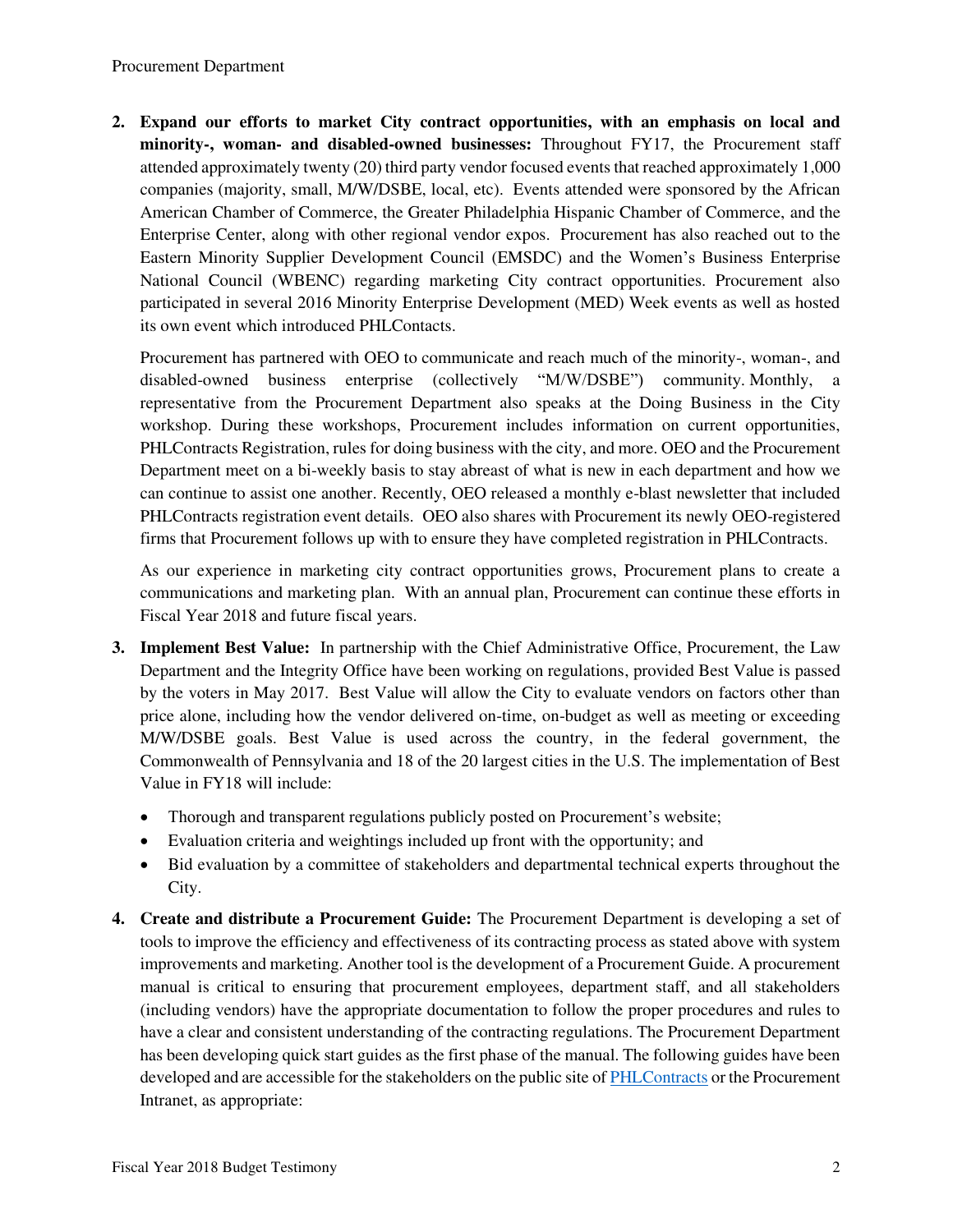- Add-On Ouick Start Guide
- Basic Purchasing User Guide
- Commodity Code Crosswalk
- Confirming Order Quick Start Guide
- Department Bid Request Quick Start Guide
- Department User Guide
- Seller Guide
- SOP Quick Start Guide
- Vendor Registration Guide

A finalized procurement manual will be completed by June 30, 2017. The manual will be updated annually to reflect any new changes or adjustments. The manual will also include a sustainable procurement plan. The Procurement Department has been working collaboratively with the Office of Sustainability (OOS) to incorporate green purchasing into the City's processes. The Procurement Department and OOS have strategically identified commodities that are reviewed by OOS staff before the opportunity is publicly posted for bidding. The review may include new language (or revise existing language) on specific models, sustainable reporting, approved eco-labels or chemical/product restrictions (such as polystyrene). Starting in FY17 and continuing into FY18, procurement has partnered with the Department of Health and OOS to focus on healthier and more sustainable food purchasing.

**5. Expand the use of reverse auctions with a plan to achieve greater buying power:** In FY17, the Department contracted with a Pennsylvania-based company to manage services related to Reverse Auctions. This is another tool in the toolbox that leverages a best practice in Procurement. Reverse auctions can be one of the best ways to generate Return on Investment and influence buying power to reduce the cost of commoditized products to the City of Philadelphia. This process allows vendors to bid and then re-bid against each other until the lowest price is reached, allowing the City to save money on certain contracts. Additional reverse auction opportunities are being identified for FY18. The following are reverse auction savings to date. The savings are calculated against the most recent competitively sealed bid. This enables departments to purchase more commodities with the same level of resources.

| <b>Products</b>        | <b>Estimated Contract Savings</b> |              |  |  |
|------------------------|-----------------------------------|--------------|--|--|
| <b>Toilet Paper</b>    | 24.68%                            | \$92,818.06  |  |  |
| <b>Recycling Bins</b>  | 30.25%                            | \$144,200.00 |  |  |
| Toweling & Wash Cloths | 33.00%                            | \$25,400.00  |  |  |

**6. Create a Contract Planning Process to holistically evaluate upcoming Procurement opportunities:** This current Fiscal Year, the Procurement Department instituted recurring (weekly or monthly) meetings with City departments to review their contract needs, plan for upcoming contracts and evaluate current process and procedures. The Procurement Department also attends monthly Capital Projects Improvement Meetings led by the CAO and including OEO, the Budget Office, the Law Department, the Controller's Office, and the Department of Public Property to discuss topics such as legislative updates and capital projects process improvements. Additionally, Procurement has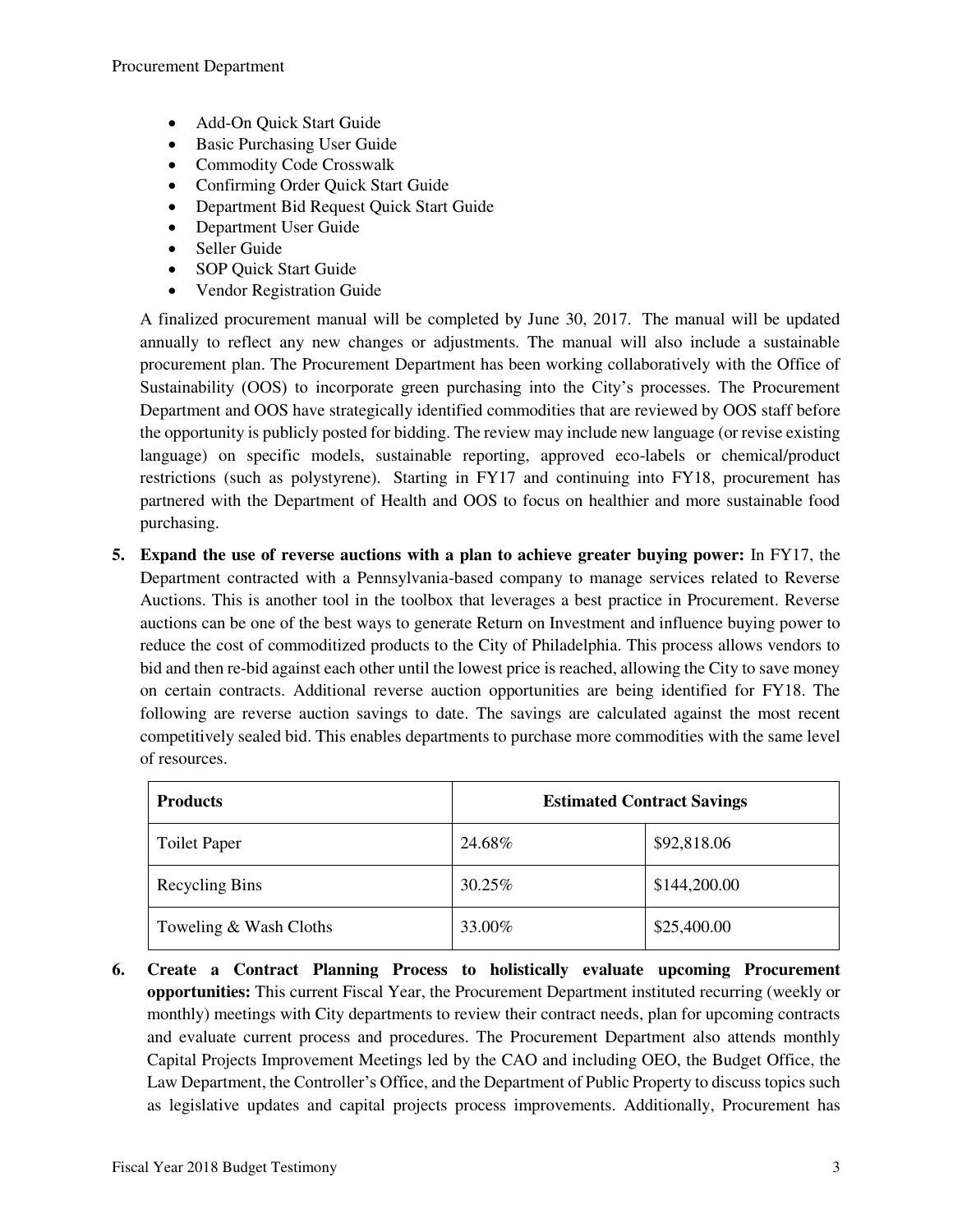posted a contract report on PHLContracts where the public can see when services, supplies and equipment contracts are expiring. This will enable vendors to know that a replacement bid may be posted publicly one to six months before the contract expires.

**7. Research and implement a new asset management system and process:** The Procurement Department has received funding approval to replace the antiquated technology that is currently used for City-wide inventory tracking. The RFP process will begin by the end of the 1st quarter of FY18 with demonstrations to follow. In FY17 we collaborated with the Accounting Division of the Office of the Director of Finance and updated the rules and regulations to track assets so they are appropriately reported, tracked, transferred and disposed. The new Asset Management system will offer a more effective and efficient solution to manage assets (with barcoding or RFID tags), apply rules and regulations, and expand reporting capabilities.



This chart displays the City's overall dollar value on awarded contracts for Fiscal Year 2016. The Procurement Department oversees the contracting of 42.45% of total contracts. These contracts include Public Works, Commodities, and Small Order Purchases (SOPs). Metrics related to these types of contracts are listed in the Performance charts below.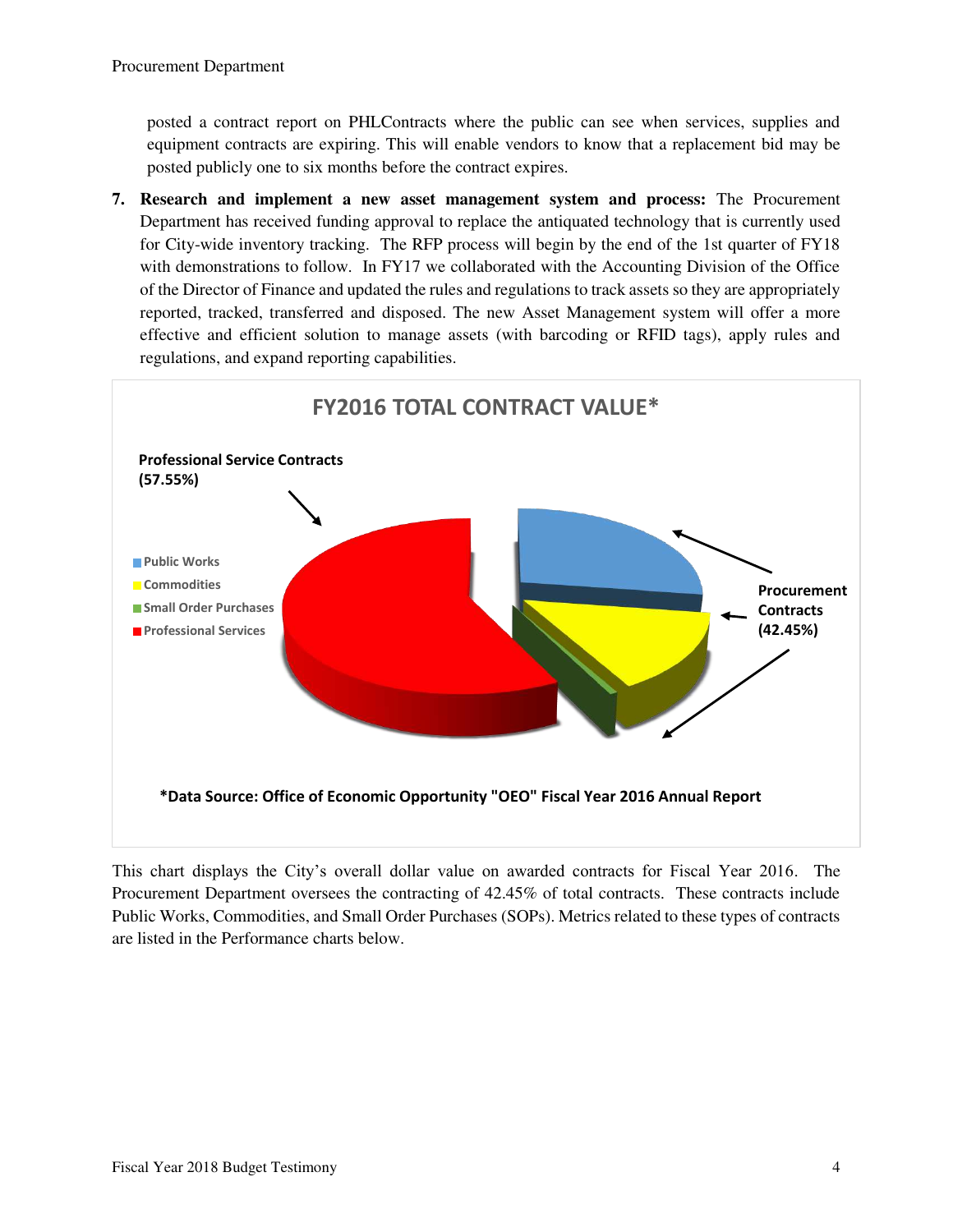## **BUDGET SUMMARY & OTHER BUDGET DRIVERS**

| <b>Staff Demographics Summary (as of December 2016)</b> |          |          |                               |          |  |  |  |
|---------------------------------------------------------|----------|----------|-------------------------------|----------|--|--|--|
|                                                         | Total    | Minority | White                         | Female   |  |  |  |
| Number of Full-Time Staff                               | 48       | 31       | 17                            | 33       |  |  |  |
| Number of Civil Service-Exempt Staff                    | 5        | 3        | $\mathcal{D}_{\mathcal{L}}$   | 3        |  |  |  |
| Number of Executive Staff (deputy level and             | 5        | 3        | $\mathfrak{D}_{\mathfrak{p}}$ | 3        |  |  |  |
| above)                                                  |          |          |                               |          |  |  |  |
| Average Salary, Full-Time Staff                         | \$50,152 | \$47,866 | \$54,454                      | \$48,000 |  |  |  |
| Average Salary, Civil Service-Exempt Staff              | \$96,400 | \$88,667 | \$111,000                     | \$86,667 |  |  |  |
| Average Salary, Executive Staff                         | \$96,400 | \$86,667 | \$111,000                     | \$86,667 |  |  |  |
| Median Salary, Full-Time Staff                          | \$42,520 | \$41,882 | \$43,942                      | \$41,882 |  |  |  |
| Median Salary, Civil Service-Exempt Staff               | \$90,000 | \$85,000 | \$111,000                     | \$85,000 |  |  |  |
| Median Salary, Executive Staff                          | \$90,000 | \$85,000 | \$111,000                     | \$85,000 |  |  |  |

| <b>Employment Levels (as of December 2016)</b>             |                 |          |  |  |
|------------------------------------------------------------|-----------------|----------|--|--|
|                                                            | <b>Budgeted</b> | Filled   |  |  |
| Number of Full-Time Positions                              | 53              | 48       |  |  |
| Number of Part-Time Positions                              |                 |          |  |  |
| Number of Civil-Service Exempt<br>Positions                | 5               |          |  |  |
|                                                            |                 |          |  |  |
| Number of Executive Positions (deputy)<br>level and above) |                 |          |  |  |
| Average Salary of All Full-Time<br>Positions               | \$48,210        | \$50,152 |  |  |
| Median Salary of All Full-Time<br>Positions                | \$50,878        | \$42,520 |  |  |

\*Staffing Demographics and Employment Levels tables are All Funds.

# General Fund Financial Sup

| General Fund Financial Summary by Class |                                 |                                   |                                 |                               |                                 |                          |
|-----------------------------------------|---------------------------------|-----------------------------------|---------------------------------|-------------------------------|---------------------------------|--------------------------|
|                                         | FY16 Original<br>Appropriations | FY16 Actual<br><b>Obligations</b> | FY17 Original<br>Appropriations | FY17 Estimated<br>Obligations | FY18 Proposed<br>Appropriations | Difference:<br>FY18-FY17 |
| Class 100 - Employee Compensation       | \$2,472,351                     | \$2,278,649                       | \$2,504,399                     | \$2,545,007                   | \$2,566,732                     | \$21,725                 |
| Class 200 - Purchase of Services        | \$2,316,267                     | \$3,040,829                       | \$2,316,267                     | \$2,311,267                   | \$2,316,267                     | \$5,000                  |
| Class 300 - Materials and Supplies      | \$39,554                        | \$22,287                          | \$33,588                        | \$33,588                      | \$33,588                        | \$0                      |
| Class 400 - Equipment                   | \$9,500                         | \$26,241                          | \$15,466                        | \$15,466                      | \$15,466                        | \$0                      |
| Class 500 - Contributions               | \$0                             | \$0                               | \$0                             | \$0                           | \$0                             | \$0                      |
| Class 700 - Debt Service                | \$0                             | \$0                               | \$0                             | \$0                           | \$0                             | \$0                      |
| Class 800 - Payment to Other Funds      | \$0                             | \$0                               | \$0                             | \$0                           | \$0                             | \$0                      |
| Class 900 - Advances/Misc. Payments     | \$0                             | \$0                               | \$0                             | \$0                           | \$0                             | \$0                      |
|                                         | \$4,837,672                     | \$5,368,006                       | \$4,869,720                     | \$4,905,328                   | \$4,932,053                     | \$26,725                 |

| <b>Professional Services Contracts Summary</b> |             |             |         |                                       |           |          |
|------------------------------------------------|-------------|-------------|---------|---------------------------------------|-----------|----------|
|                                                | <b>FY12</b> | <b>FY13</b> |         | <b>FY16</b><br>$FY15*$<br><b>FY14</b> |           | FY17 YTD |
|                                                |             |             |         |                                       | (Q1 & Q2) |          |
| Total amount of contracts                      | \$1,801     | \$33,650    | \$2,602 | \$3,015,512                           | \$4,960   | $$2**$$  |
| Total amount to M/W/DSBE                       | \$0         | \$4,500     | \$0     | \$705.512                             | \$4,960   | \$0      |
| Participation Rate                             | $0\%$       | $13\%$      | $0\%$   | 23%                                   | 100%      | $0\%$    |

\*The dollar amount of contracts in Fiscal Year 2015 is unusually large due to the Bike Share Contract. The Procurement Department was directed by the previous Administration to solicit this contract based upon its equipment component. The contract has always been managed by the Managing Director's Office.

\*\*The contracts listed for 2017 are with online auction and reverse auction contractors and are \$1 contracts. The vendors are compensated by the winning bidder, not directly by the City of Philadelphia. The online auction vendor is a local, Philadelphia-headquartered business.

| <b>M/W/DSBE Contract Participation Goal</b> |             |             |             |  |  |
|---------------------------------------------|-------------|-------------|-------------|--|--|
|                                             | <b>FY16</b> | <b>FY17</b> | <b>FY18</b> |  |  |
| M/W/DSBE Contract Participation Goal        | 10%         | $12\%$      | 12%         |  |  |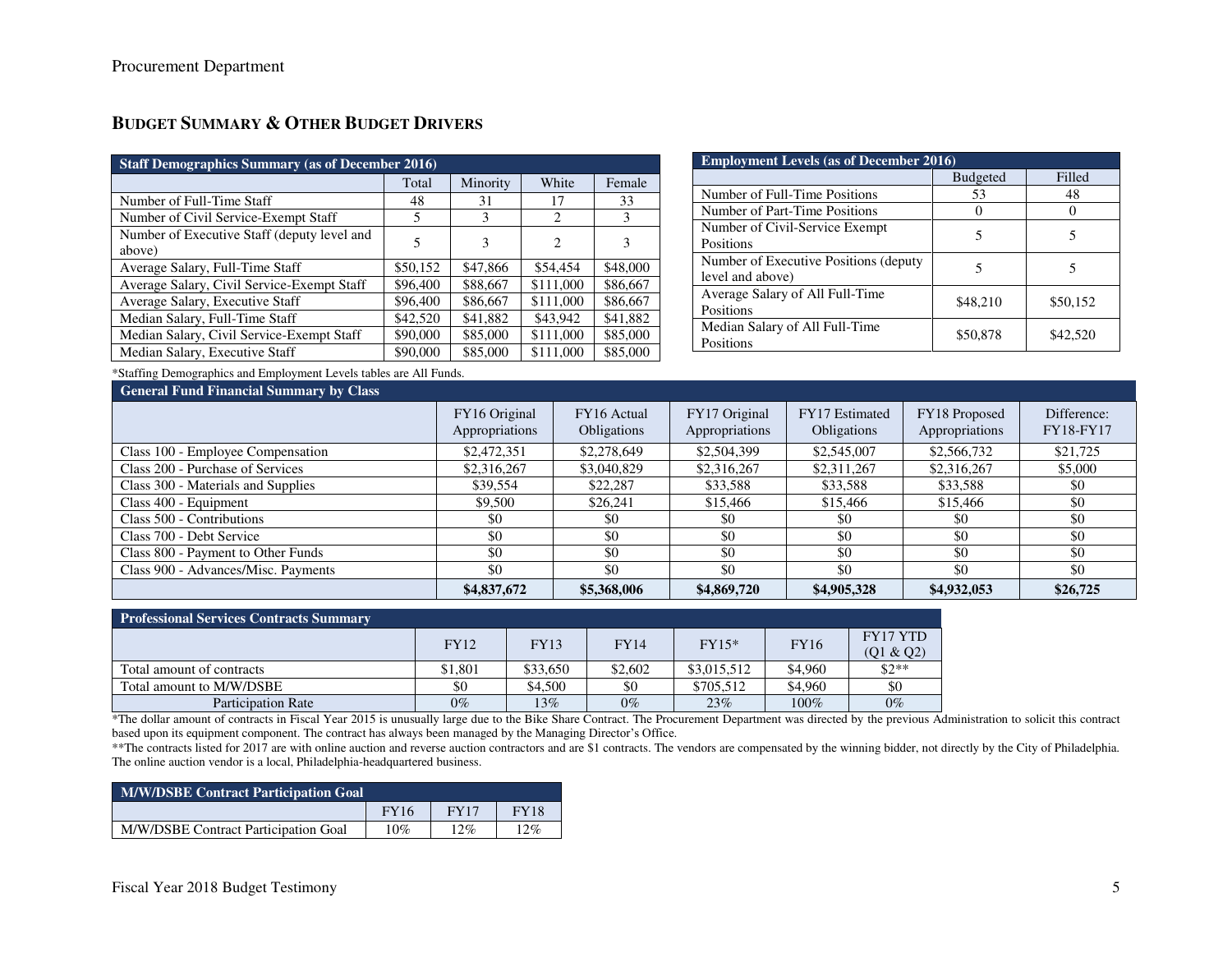#### **PROPOSED BUDGET OVERVIEW**

#### **Proposed Funding Request**:

The proposed Fiscal Year 2018 General Fund budget totals \$4,932,053, an increase of \$26,725 over Fiscal Year 2017 estimated obligation levels. This increase is for DC33 and exempt raises, along with a \$5,000 restoration of a budget cut in FY17.

The proposed budget includes:

- \$2,566,732 in Class 100, a \$21,725 increase over FY17 estimated obligations. This increase is due to scheduled raises as agreed to in the last union contract agreements.
- \$2,316,267 in Class 200, a \$5,000 increase over FY17 estimated obligations. These funds restore the \$5,000 budget cut from FY17. These dollars will mostly fund City-wide advertising needs (\$2.194 million), of which the majority is for mandated election-related newspaper advertising and other mandated requirements (health regulations, legal ordinances and bids, among others). The remaining funds not used for advertising will fund a professional services contract for a business analyst resource for the eProcurement and asset management systems, as well as professional dues and department-wide training, a key pillar of the Department's strategic plan.
- \$33,588 in Class 300, level with FY17 estimated obligations. This funding will fund various office supplies, marketing materials and professional subscription needs for the Department.
- \$15,466 in Class 400, level with FY17 estimated obligations. This funding will allow the Department to replace end of life office equipment.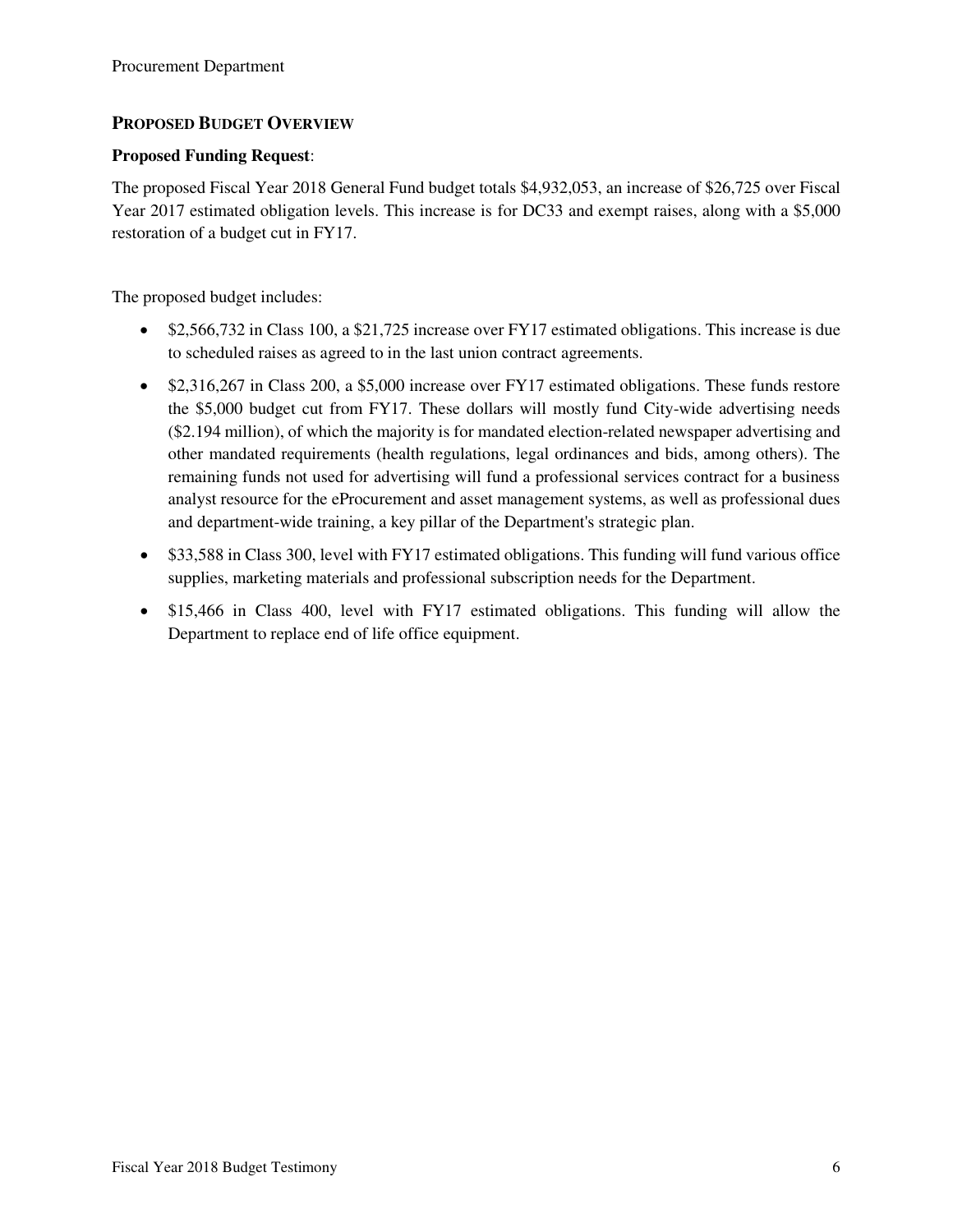### **STAFFING LEVELS**

The Procurement Department had 51 budgeted General Fund positions in FY17 and is requesting the same number of positions in FY18. Of those positions, 47 were filled as of December 31, 2016. As of today, 49 of those positions are filled. The Department is actively seeking to fill two professional and administrative positions. Both of the positions are being interviewed from upcoming or existing Civil Service lists.

Procurement also had two positions funded through the Water Fund in FY17 and is requesting the same number of positions for FY18.

#### **NEW HIRES**

| New Hires (from December 2016 to present) |                     |         |        |                |           |          |         |      |
|-------------------------------------------|---------------------|---------|--------|----------------|-----------|----------|---------|------|
|                                           | <b>Total Number</b> | Bengali | Hindi  | Gujarati       | Malayalam | Pashto   | Punjabi | Urdu |
|                                           | of New Hires        |         |        |                |           |          |         |      |
| <b>Black or African</b>                   |                     | 0       | $_{0}$ | $\overline{0}$ | 0         | $\theta$ | 0       |      |
| American                                  |                     |         |        |                |           |          |         |      |
| Asian                                     |                     |         |        |                |           |          |         |      |
| Total                                     |                     |         |        |                |           |          |         |      |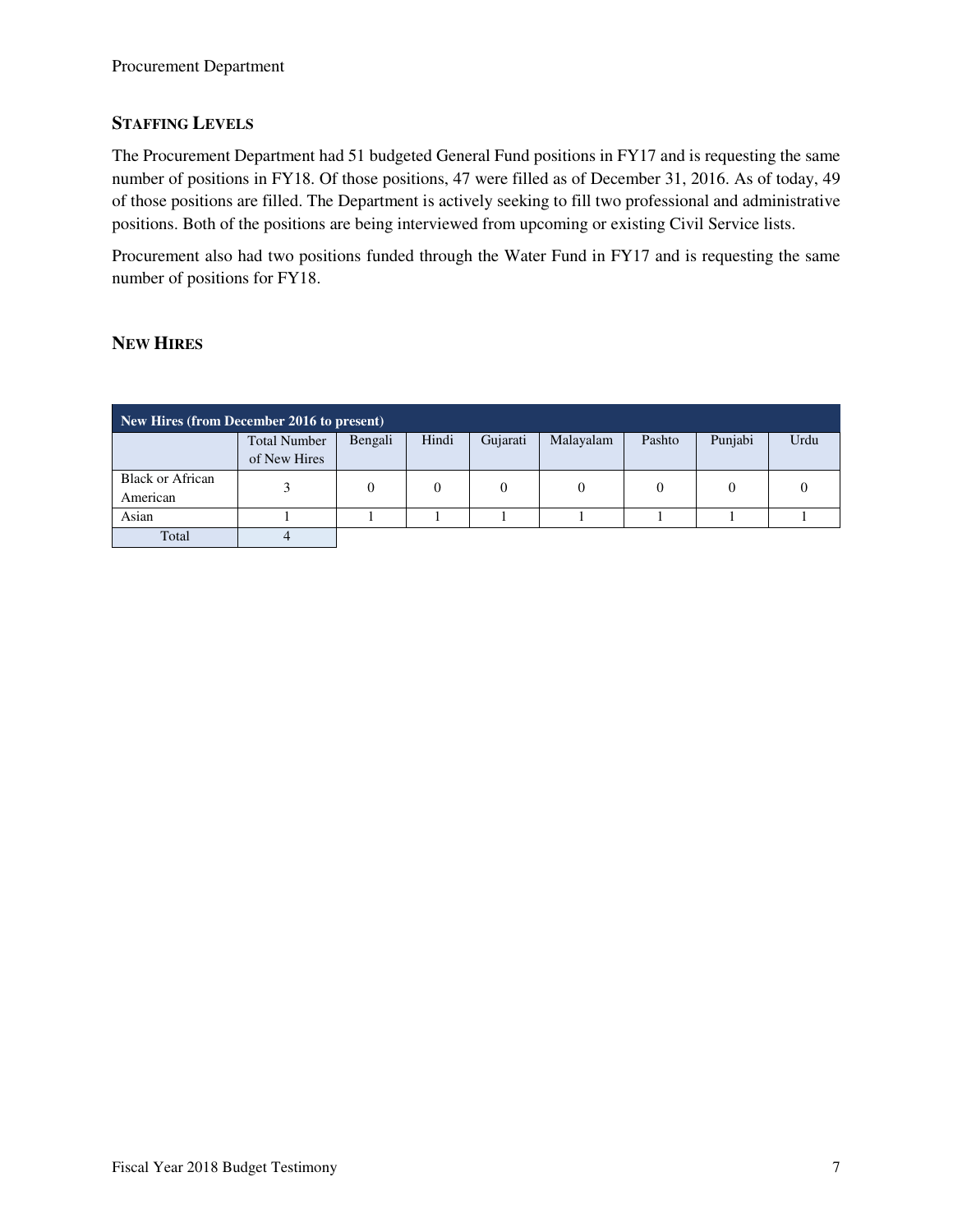### **PERFORMANCE, CHALLENGES, AND INITIATIVES**

| <b>FY18 Performance Measures: Services, Supplies, and Equipment</b>                                                                                 |         |                 |             |             |  |  |
|-----------------------------------------------------------------------------------------------------------------------------------------------------|---------|-----------------|-------------|-------------|--|--|
| Measure                                                                                                                                             |         | <b>FY17 YTD</b> | <b>FY17</b> | <b>FY18</b> |  |  |
|                                                                                                                                                     | Actual  | (Q1 & Q2)       | Estimate    | Target      |  |  |
| Average number of days from bid initiation to award *                                                                                               | 142     | 138             | 163         | 110         |  |  |
| Average number of bidders per awarded contract(s)                                                                                                   | 2.76    | 3.31            | 3.50        | 4.00        |  |  |
| Percentage of Service, Supply and Equipment (SSE) contracts<br>awarded to Minority-, Women-, and Disabled-Owned Business<br>Enterprises (M/W/DSBEs) | 24.41\% | 33.21\%         | 35.00%      | 35.00%      |  |  |
| Percentage of Small Order Purchases (SOPs) awarded to<br>$M/W/DSBEs**$                                                                              | $9.1\%$ | $10.9\%$        | $11.0\%$    | $20.0\%$    |  |  |

*\*Procurement has experienced a temporary increase in processing times as wemake process changes and implement PHLContracts (the eProcurement system). Every effort is being made to decrease processing times and ensure there is no lapse in contract-related services. \*\*FY18 target is based on the citywide M/W/DSBE goal of 35%.* 

| FY18 Performance Measures: Public Works                                 |             |                 |             |             |  |
|-------------------------------------------------------------------------|-------------|-----------------|-------------|-------------|--|
| Measure                                                                 | <b>FY16</b> | <b>FY17 YTD</b> | <b>FY17</b> | <b>FY18</b> |  |
|                                                                         | Actual      | (Q1 & Q2)       | Estimate    | Target      |  |
| Average number of days from bid initiation to award                     | 86          | 76              | 80          | 75          |  |
| Average number of bidders per awarded contract(s)                       | 4.4         | 3.4             | 4.0         | 5.0         |  |
| Percentage of contracts awarded to Local Business Entities<br>$(LEE)^*$ | 80.00%      | 80.00%          | 80.00%      | 75.00%      |  |
| Percentage of Public Works contracts awarded to<br>M/W/DSBEs**          | 25.26%      | 25.50%          | 30.00%      | 35.00%      |  |

*\*Charter change results in fewer businesses being qualified as LBE. Consequently, goal will be lower in future years. (This metric is tracked by calendar year.)* 

*\*\*Metric reported for Q1 only.*

| <b>FY18 Performance Measures: Inventory Disposal/Control</b>                                                               |             |              |             |             |
|----------------------------------------------------------------------------------------------------------------------------|-------------|--------------|-------------|-------------|
|                                                                                                                            | <b>FY16</b> | FY17 YTD     | <b>FY17</b> | <b>FY18</b> |
| Measure                                                                                                                    | Actual      | $(01 \& 02)$ | Estimate    | Target      |
| Total revenues earned across the program <sup>*</sup>                                                                      | \$424,293   | \$520.257    | \$850,000   | \$900,000   |
| $*$ Dependent on uskiele verlagement ande. Devenues from uskiele sales are included within the Office of Floot Management. |             |              |             |             |

*\*Dependent on vehicle replacement cycle. Revenues from vehicle sales are included within the Office of Fleet Management.* 

| FY18 Performance Measures: Vendor Engagement              |             |           |             |             |  |
|-----------------------------------------------------------|-------------|-----------|-------------|-------------|--|
| Measure                                                   | <b>FY16</b> | FY17 YTD  | <b>FY17</b> | <b>FY18</b> |  |
|                                                           | Actual      | (Q1 & Q2) | Estimate    | Target      |  |
| Percent of external survey respondents that rate customer | 93.0%       | N/A       | 98.0%       | 98.0%       |  |
| service as Satisfactory or better *                       |             |           |             |             |  |

*\*As a result of the PHLContracts project, Procurement has not issued surveys in FY17. Procurement will be restarting its surveys and will have data for the fourth quarter of FY17.* 

| <b>FY18</b> Performance Measures: Administration                                                |             |           |             |             |
|-------------------------------------------------------------------------------------------------|-------------|-----------|-------------|-------------|
| Measure                                                                                         | <b>FY16</b> | FY17 YTD  | <b>FY17</b> | <b>FY18</b> |
|                                                                                                 | Actual      | (01 & 02) | Estimate    | Target      |
| Average invoice processing times for Citywide advertising*                                      |             | N/A       |             | <b>TRD</b>  |
| Procurement (contract) advertising vs. non-procurement<br>(contract) advertising (percentage) * |             | N/A       |             | <b>TRD</b>  |

*\*Metric will be tracked starting in the spring of 2017.*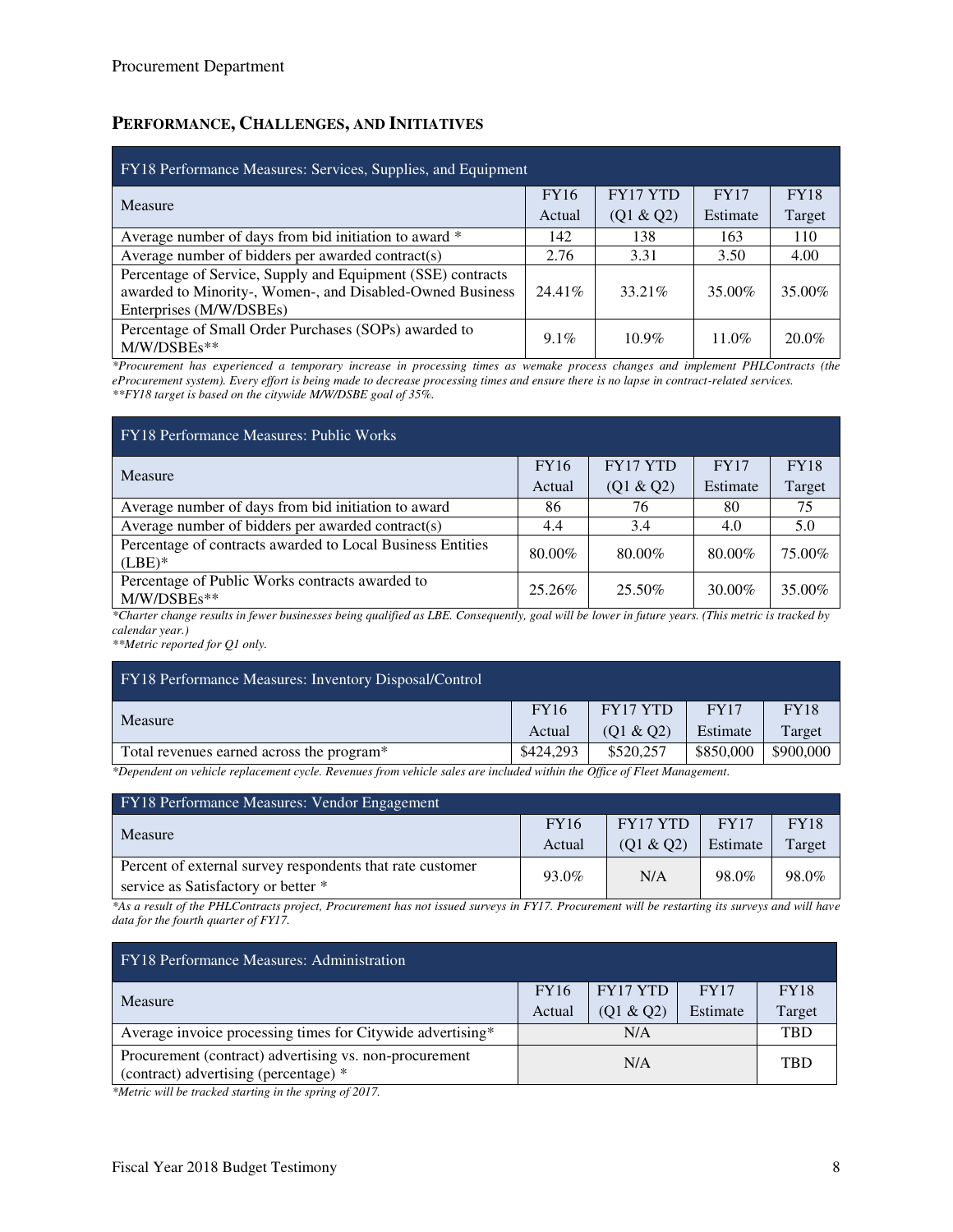# **OTHER BUDGETARY IMPACTS**

# **Federal and State (Where Applicable)**

Procurement does not have any federal and/or state grants.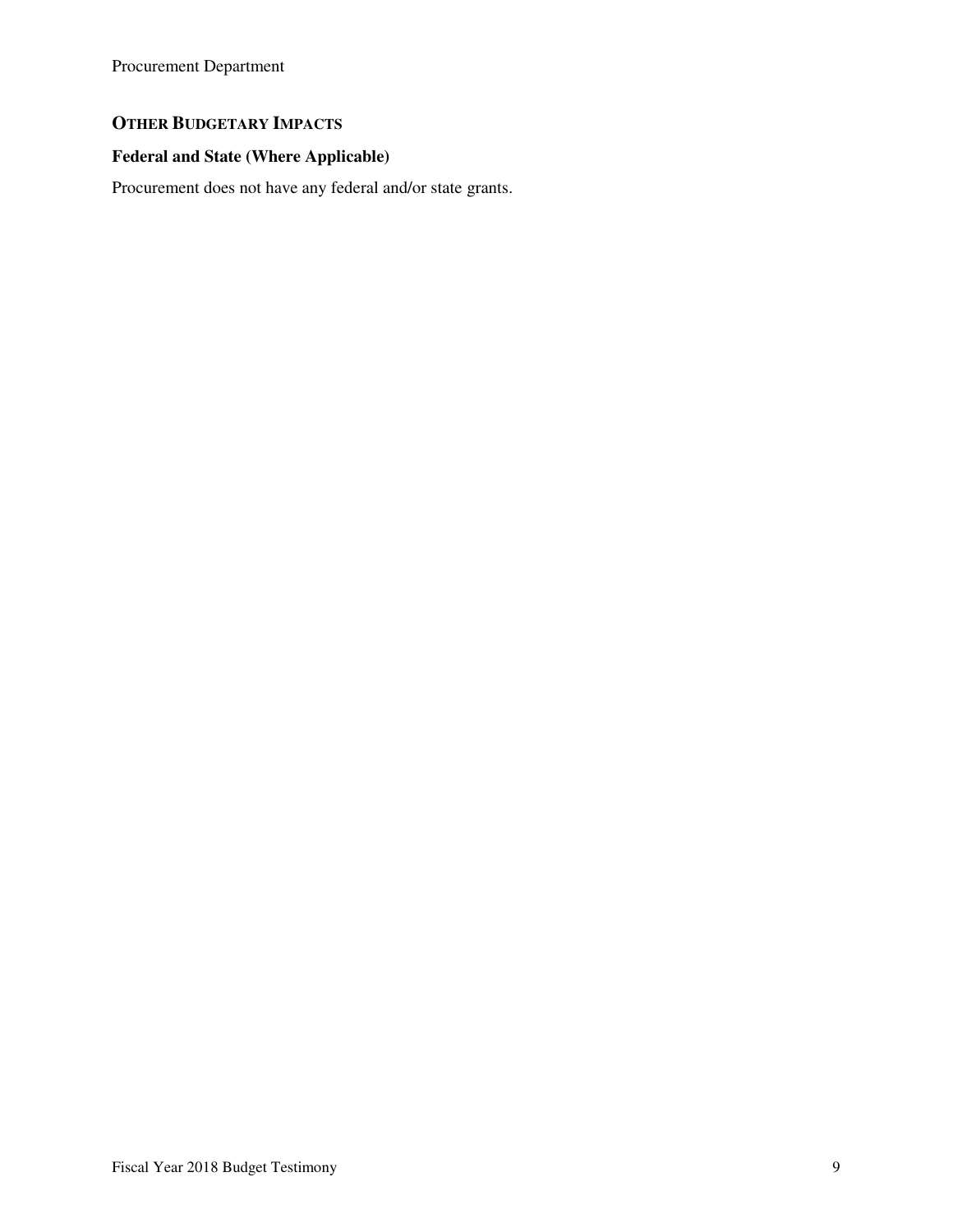## **CONTRACTING EXPERIENCE**

| M/W/DSBE Participation on Large Professional Services Contracts |                 |          |            |              |                           |               |               |               |               |                 |                |
|-----------------------------------------------------------------|-----------------|----------|------------|--------------|---------------------------|---------------|---------------|---------------|---------------|-----------------|----------------|
| Top Five Largest Contracts, FY17                                |                 |          |            |              |                           |               |               |               |               |                 |                |
|                                                                 |                 |          |            |              |                           |               |               |               |               | Local           |                |
|                                                                 |                 |          |            |              |                           |               |               |               |               | <b>Business</b> |                |
|                                                                 |                 |          |            |              |                           |               |               |               |               | (principal      |                |
|                                                                 |                 |          |            |              |                           |               |               |               |               | place of        |                |
|                                                                 |                 |          |            |              |                           |               |               |               |               | business        |                |
|                                                                 |                 | Dollar   |            |              |                           | $%$ of        |               |               | Total \$      | located         |                |
|                                                                 |                 | Amount   | <b>RFP</b> | Contract     |                           | M/W/DSBE      | \$ Value of   | Total $%$     | Value         | within          | Waiver for     |
|                                                                 | Service         | of       | Issue      | <b>Start</b> |                           | Participation | M/W/DSBE      | Participation | Participation | City            | Living Wage    |
| Vendor Name                                                     | Provided        | Contract | Date       | Date         | Ranges in RFP             | Achieved      | Participation | - All DSBEs   | - All DSBEs   | limits)         | Compliance?    |
|                                                                 | Online          |          |            |              | <b>MBE: Best Efforts</b>  | $0\%$         | \$0           |               |               |                 |                |
|                                                                 | Auction         |          |            |              | WBE: Best Efforts         | $0\%$         | \$0           |               |               |                 |                |
| Municibid.com, LLC                                              | <b>Services</b> | \$1      | 5/8/15     | 1/1/16       | <b>DSBE: Best Efforts</b> | $0\%$         | \$0           | $0\%$         | \$0           | Yes             | N <sub>o</sub> |
|                                                                 |                 |          |            |              | <b>MBE: Best Efforts</b>  | $0\%$         | \$0           |               |               |                 |                |
| Vista Auctions, LLC                                             | Reverse         |          |            |              | <b>WBE: Best Efforts</b>  | $0\%$         | \$0           |               |               |                 |                |
| (dba Procurex Inc.)                                             | Auctions        | \$1      | 3/2/16     | 6/30/17      | <b>DSBE: Best Efforts</b> | $0\%$         | \$0           | $0\%$         | \$0           | N <sub>o</sub>  | N <sub>o</sub> |

#### Notes:

Procurement and OIT selected a vendor to provide the aforementioned e-procurement system, PHLContracts. The contract for this technology service totals \$793,542 in FY17, and is managed and reported on by OIT. However, it is worth noting that actual OEO participation on the contract is 15% MBE (\$119,031) and 2% WBE (\$15,870) for a total of 17% (\$134,901) OEO participation on the contract.

Contracts listed for 2017 are with online auction and reverse auction contractors and are \$1 contracts. The vendors are compensated by the winning bidder, not directly by the City of Philadelphia. The online auction vendor is a local, Philadelphia-headquartered business.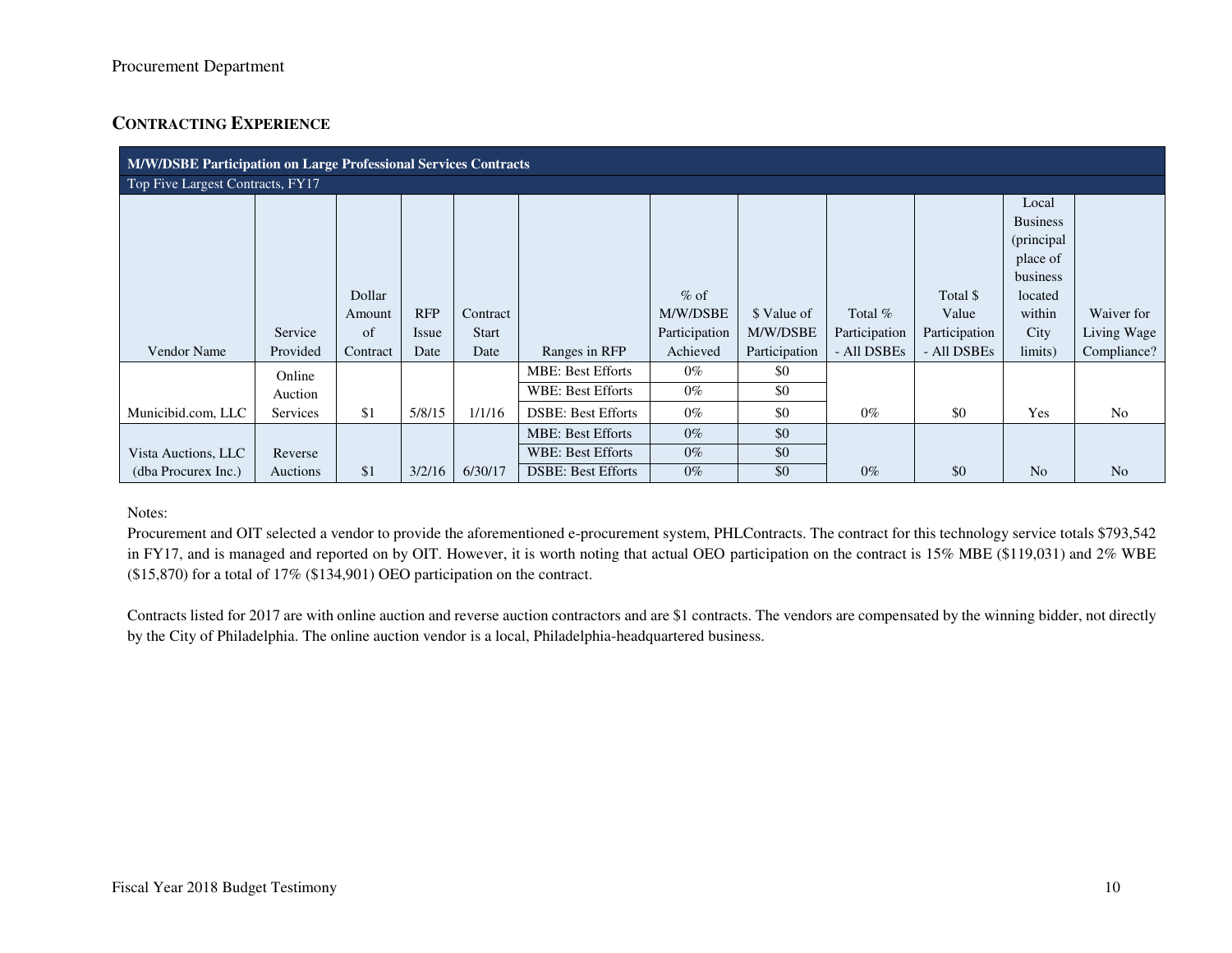# **EMPLOYEE DATA**

| <b>Staff Demographics (as of December 2016)</b> |                          |                          |                        |                       |                          |  |  |  |
|-------------------------------------------------|--------------------------|--------------------------|------------------------|-----------------------|--------------------------|--|--|--|
|                                                 | <b>Full-Time Staff</b>   |                          | <b>Executive Staff</b> |                       |                          |  |  |  |
|                                                 | Male                     | Female                   |                        | Male                  | Female                   |  |  |  |
|                                                 | African-                 | African-                 |                        | African-              | African-                 |  |  |  |
|                                                 | American                 | American                 |                        | American              | American                 |  |  |  |
| Total                                           | 5                        | 25                       | Total                  | $\Omega$              | 1                        |  |  |  |
| % of Total                                      | 10%                      | 51%                      | % of Total             | $0\%$                 | 20%                      |  |  |  |
| Average Salary                                  | \$41,293                 | \$46,010                 | Average Salary         | \$0                   | \$85,000                 |  |  |  |
| Median Salary                                   | \$45,520                 | \$39,930                 | Median Salary          | $\overline{50}$       | \$85,000                 |  |  |  |
|                                                 | White                    | White                    |                        | White                 | White                    |  |  |  |
| Total                                           | 10                       | 7                        | Total                  | $\overline{2}$        | $\theta$                 |  |  |  |
| % of Total                                      | 20%                      | 14%                      | % of Total             | 40%                   | $0\%$                    |  |  |  |
| Average Salary                                  | \$61,985                 | \$43,824                 | Average Salary         | \$111,000             | $\overline{50}$          |  |  |  |
| <b>Median Salary</b>                            | \$51,569                 | \$42,520                 | <b>Median Salary</b>   | \$111,000             | \$0                      |  |  |  |
|                                                 | Hispanic                 | Hispanic                 |                        | Hispanic              | Hispanic                 |  |  |  |
| Total                                           | $\Omega$                 | 2                        | Total                  | $\Omega$              | $\overline{2}$           |  |  |  |
| % of Total                                      | $0\%$                    | 4%                       | % of Total             | $0\%$                 | 40%                      |  |  |  |
| Average Salary                                  | $\overline{a}$           | \$87,500                 | Average Salary         |                       | \$87,500                 |  |  |  |
| Median Salary                                   |                          | \$87,500                 | Median Salary          |                       | \$87,500                 |  |  |  |
|                                                 | Asian                    | Asian                    | Asian<br>Asian         |                       |                          |  |  |  |
| Total                                           | $\Omega$                 | $\Omega$                 | Total                  | $\Omega$              | $\Omega$                 |  |  |  |
| % of Total                                      | $0\%$                    | $0\%$                    | % of Total             | $0\%$                 | $0\%$                    |  |  |  |
| Average Salary                                  | $\overline{\phantom{a}}$ | $\overline{\phantom{a}}$ | Average Salary         |                       | $\overline{\phantom{0}}$ |  |  |  |
| Median Salary                                   |                          |                          | Median Salary          |                       |                          |  |  |  |
|                                                 | Other                    | Other                    | Other<br>Other         |                       |                          |  |  |  |
| Total                                           | $\theta$                 | $\overline{0}$           | Total                  | $\theta$              | $\overline{0}$           |  |  |  |
| % of Total                                      | $0\%$                    | $0\%$                    | % of Total             | $0\%$                 | $0\%$                    |  |  |  |
| Average Salary                                  |                          |                          | Average Salary         |                       |                          |  |  |  |
| Median Salarv                                   |                          |                          | Median Salarv          |                       |                          |  |  |  |
|                                                 | Bilingual                | Bilingual                |                        | Bilingual             | Bilingual                |  |  |  |
| Total                                           | 1                        | 3                        | Total                  | 1                     | $\overline{\mathcal{L}}$ |  |  |  |
| % of Total                                      | 2%                       | 6%                       | % of Total             | 20%                   | 40%                      |  |  |  |
| Average Salary                                  | \$102,000                | \$69,465                 | Average Salary         | \$102,000             | \$97,500                 |  |  |  |
| Median Salary                                   | \$102,000                | \$85,000                 | Median Salary          | \$102,000             | \$87,500                 |  |  |  |
| Male                                            |                          | Female                   |                        | Male                  | Female                   |  |  |  |
| Total                                           | 15                       | 33                       | Total                  | $\overline{c}$        | 3                        |  |  |  |
| % of Total                                      | 31%                      | 69%                      | % of Total             | 40%                   | 60%                      |  |  |  |
| Average Salary                                  | \$55,028                 | \$48,001                 | Average Salary         | \$111,000             | \$86,667                 |  |  |  |
| Median Salary                                   | \$43,942                 | \$41,882                 | Median Salary          | $\overline{$}111,000$ | \$85,000                 |  |  |  |